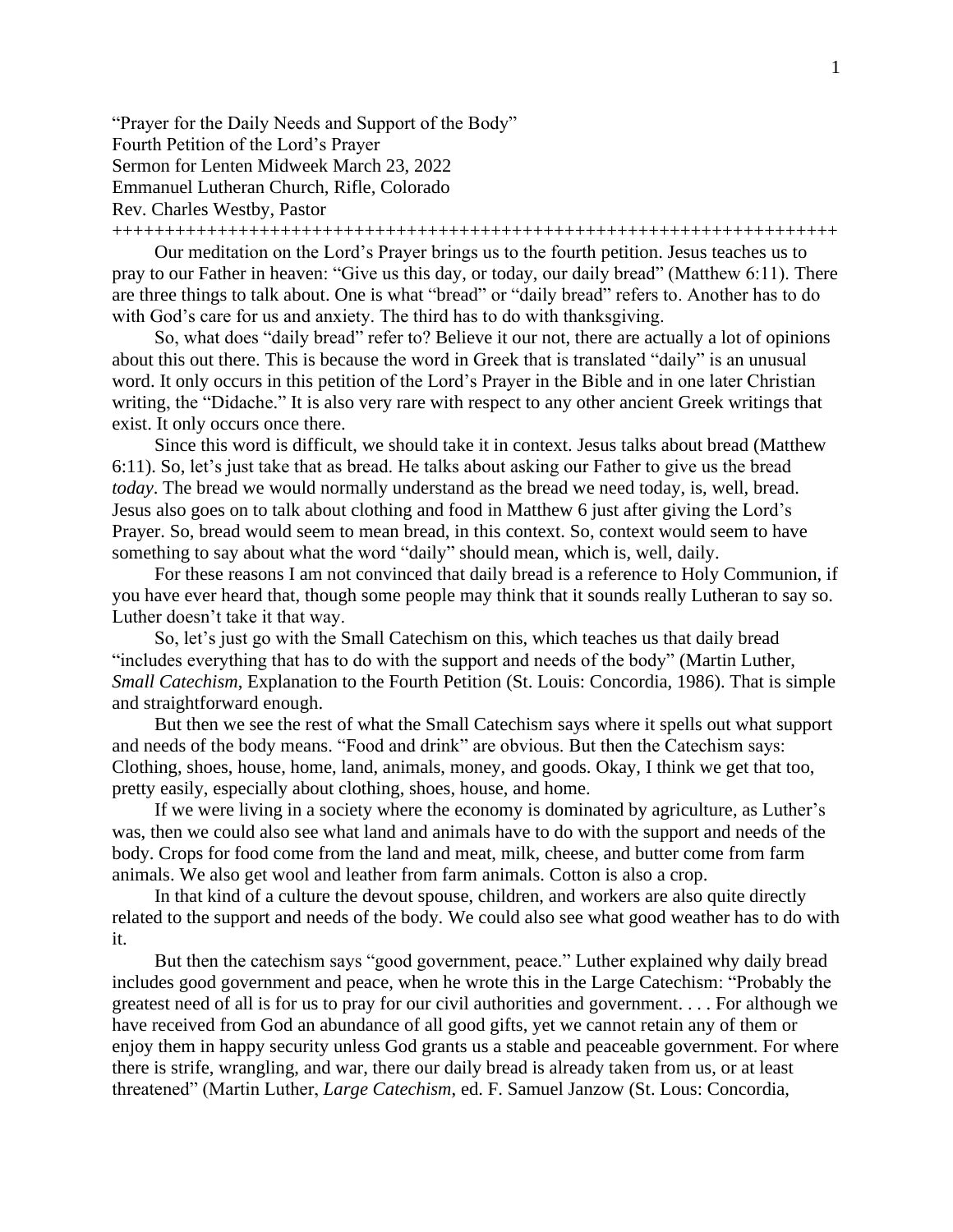1978), 90). The war in Ukraine is a stark reminder of this.

And then the Small Catechism expands on daily bread to include friends and neighbors. In short, daily bread includes the prayer that God would grant that our civil government and communities be just, honest, peaceful, and stable places so that commerce can flourish and so there can be production of the things we need to support this body and life. These are things that we should not only pray for generally in the fourth petition, but also specifically, as the need arises.

These things are included in daily bread because God does not ordinarily provide for our physical needs by dropping food, clothing, shelter, and money down on us from the sky. He provides these things through means, that is, through our own labor and skills, and the labor and skills of others. This is how economy and commerce are created. Good government is quite important so that economy and commerce can flourish. This is the way God made things to work with respect to the support and needs of the body. Thus, these matters are appropriately matters of concern to bring to our heavenly Father.

This brings us to the second major thing to talk about. This is God's care and concern and the issue of anxiety. What Luther wrote for us in the Small Catechism and his Large Catechism do a beautiful job of teaching us what Jesus teaches in the fourth petition, namely, that God is not just concerned about our spiritual well-being. God is also concerned about physical matters. This is also seen in the Fifth and Seventh Commandments: "You shall not murder" and "You shall not steal." God created all things physical. Psalm 104 does a beautiful job of speaking about that. God is concerned about our physical needs. Jesus tells us that our heavenly Father "knows that you need them all" (Mat. 6:32), where Jesus is referring to the needs of the body.

And then there is what Deuteronomy 8 says about God making it so that the clothing and footwear of the people of Israel did not wear out as they were wandering around in the wilderness for forty years. He provided the manna, the quail, and the water. And then Moses talks to the people of Israel who were about to enter the promised land about the abundance of food they will have, and the herds and flocks, they will get iron out of the rocks and copper out of the hills, to build tools and to sell, but also to make weapons, as they might need to defend themselves. They will prosper in commerce and build houses and so on, by God's blessing. God knows that we need all of these things, though God also talks to us about anxiety. We will talk about that in a minute.

The point here is this important one: That God is not just concerned about our spiritual relationship with Him. He is certainly concerned about that, as we are taught by Jesus in the first three petitions. But God is also concerned about our physical existence. Jesus teaches us to pray about these things, and not to be bashful with God about that.

So, now we come to anxiety. Jesus talks about anxiety in the Gospel reading from Matthew 6. Anxiety is worry, which is also closely associated with fear: fear of pain, fear of loss of control, or just fear of loss, and fear of death. Here is a place of struggle for us in relation to our physical life that is also a spiritual struggle.

Thus, Jesus teaches us to address anxiety in the fourth petition. For in teaching us to ask our heavenly Father for our daily bread, Jesus teaches us a way of dealing with anxiety and worry. This way is that God cares for us so much that He wants us to come to Him with all of our concerns, lest our hearts be consumed by worry.

So, God has moved the Apostle Paul to write: "[D]o not be anxious about anything, but in everything by prayer and supplication with thanksgiving let your requests be made known to God. And the peace of God, which surpasses all understanding, will guard your hearts and your